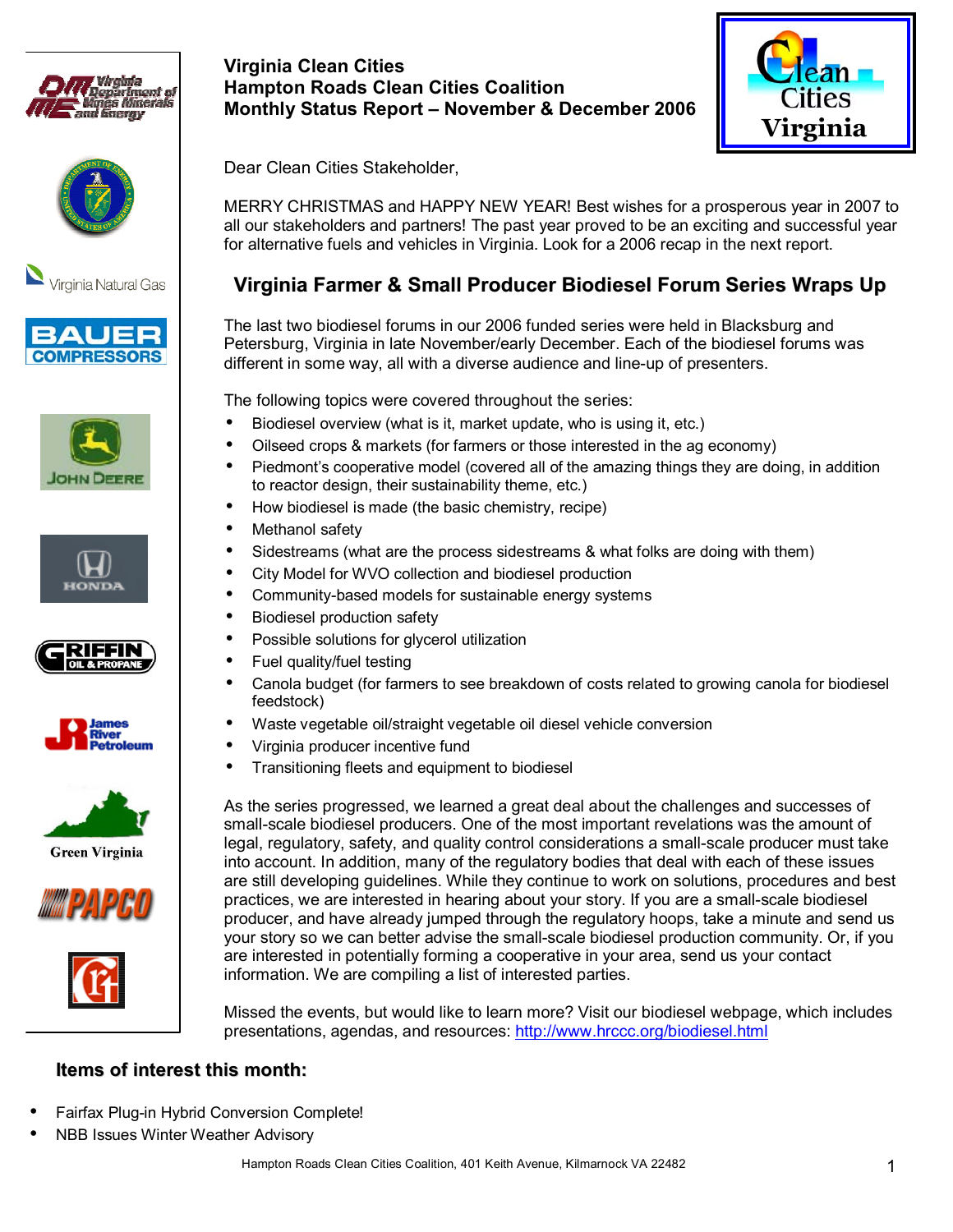- Recently released NREL study concludes that B20 has no net effect on NOx emissions
- Applying for Excise Tax Credits on Qualifying Alternative Fuels
- New Yahoo! Green Car Center Reports on Top 100 Cars by Green Rating
- JMU Wraps Up 2006 with Many Accomplishments
- Arlington County Puts Four CNG School Buses into Service as a New CNG Station Comes Online
- Charlottesville CNG Operational Update
- Honda Civic GX (CNG Sedan) Available for Borrow to Interested Stakeholders
- Study by DoE's Pacific Northwest National Laboratory Finds Current Electric Capacity is Enough to "Fill Up" Plug-in Vehicles Across Much of the Nation
- National Biodiesel Conference and Expo 2007: February 4-7
- EPA and SBA Partner to Help Small Business Trucking Firms Finance Fuel-Saving and Emissions-Reducing Upgrades Through SmartWay Program

## **Fairfax County Converts Car Into Plug-in Hybrid**

*Copy of News Released published by the Fairfax County Office of Public Affairs on December 06, 2006:* 

On November 28, 2006, the Fairfax County Department of Vehicle Services and Hymotion completed a plug-in conversion installed into a Toyota Prius, making it one of the first governments in the country to possess a plug-in hybrid electric vehicle.

The conversion includes an extra battery pack that can be charged from a wall outlet and allows the car to travel approximately 30 miles without using the gas engine. Once the battery pack runs down, the car reverts back to its original hybrid mode.

ìFairfax County has won a national award for our comprehensive 20-year environmental plan and our use of new technologies, such as this hybrid plug-in vehicle, further demonstrating our ongoing commitment to using all of the tools at our disposal in protecting our environment," said Fairfax County Board of Supervisors Chairman Gerald E. Connolly.

Fairfax County sees great potential for fuel and emissions savings if this technology becomes widely commercialized since more than half the cars in the United States travel less than 25 miles on most days, according to James Gorby, director of the Department of Vehicle Services.

Fairfax Countyís Board of Supervisors voted in June to join Plug-In Partners, a nationwide initiative to encourage automakers to develop and produce plug-ins. The organization, started in Austin, Texas, has attracted nearly 500 member governments, utilities and a variety of businesses and nonprofits.

"The addition of this plug-in hybrid electric vehicle supports one of the six priorities of the Board of Supervisors — Environmental Protection," said Mason District Supervisor Penny Gross, who chairs the board's Environmental Committee. "We are excited to be at the forefront of this initiative nationwide."

Fairfax County government has taken action in a variety of areas to improve air quality as part of the Board of Supervisors' Environmental Agenda: "Environmental Excellence for Fairfax County: A 20-year Vision," which is available at www.fairfaxcounty.gov/airquality.

The vehicle is part of the countyís motor pool and is available to employees traveling for business purposes. The conversion was designed, built and installed by Hymotion, an engineering company in Toronto, Canada.

*[ Dave DuVal, Fairfax County's fleet QC Superintendent, drove the Plug-in Prius to the EDTA conference held in Washington D.C. in late November. With some highway and city miles, plus about 55 cents worth of grid electricity, the Prius display showed the car averaged 77.9 mpg! ]*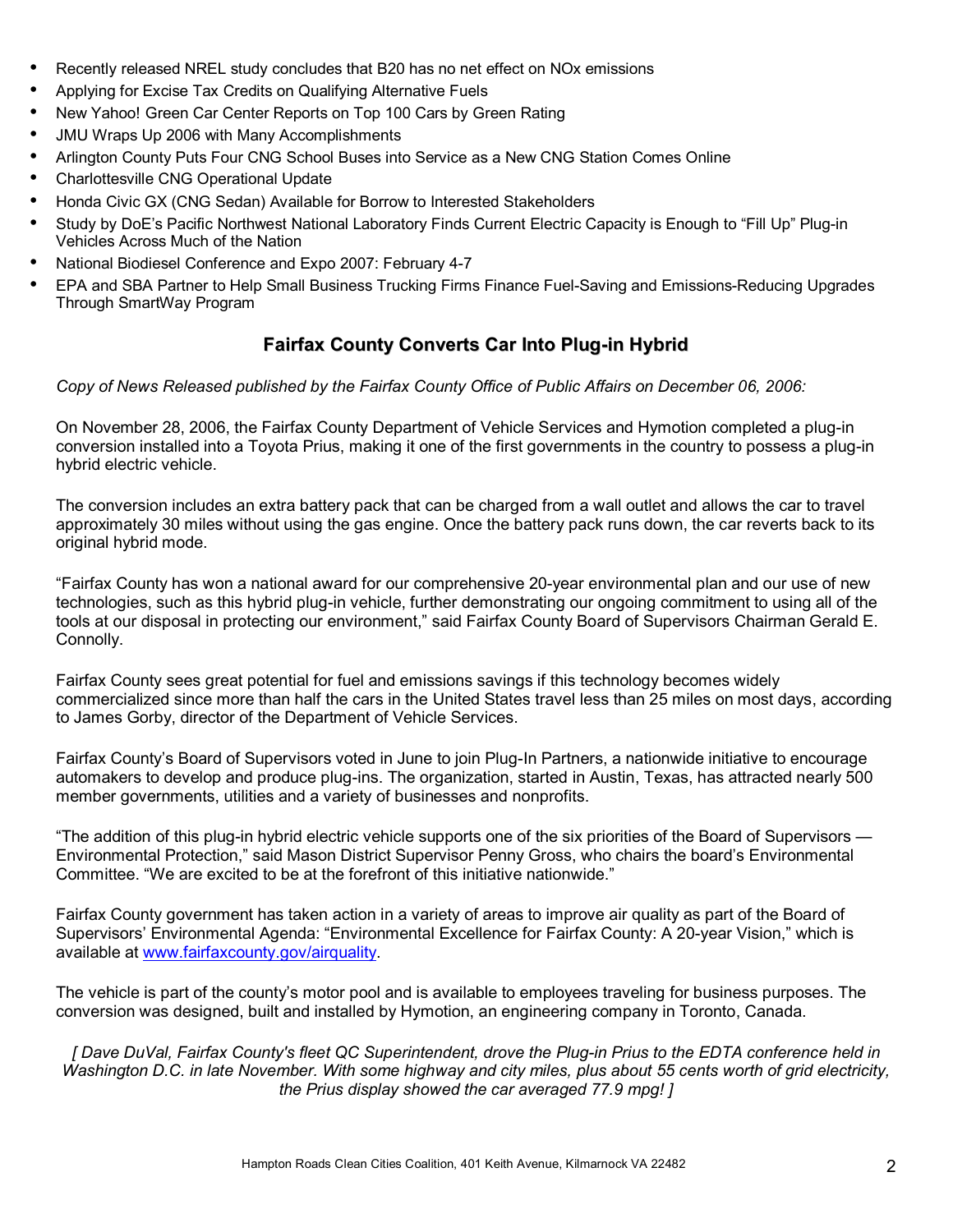### **NBB Issues Winter Weather Advisory**

*Copy of News Release published by the National Biodiesel Board on November 08, 2006* 

**Contacts**: Jenna Higgins/NBB 800-841-5849 Brendan Prebo/ASG Renaissance (313) 565-4700 Nov. 8, 2006

#### **National Biodiesel Board Issues Winter Weather Advisory**

*Fuel Sampling Results Make Conditions Right for Caution* 

#### **Petroleum Outreach, Fuel Quality Enforcement Program and State-by-State Quality Index are all part of NBBís Efforts to Enhance Biodiesel Quality**

**Jefferson City, MO.** – Fleet managers, petroleum distributors and other consumers should consider a biodiesel "winter weather advisory" in effect for the nation. The National Biodiesel Board (NBB) raised the advisory in response to fuel quality testing results that the trade association shared at an NBB-led industry meeting today.

ìEnsuring that consumers have a high level of confidence in the biodiesel they purchase is a top priority for the National Biodiesel Board (NBB) and a key element for the industry's continued growth," said Joe Jobe, NBB CEO. "As the industry ramps up to meet the vast increase in demand for biodiesel, this growth simply cannot occur at the expense of fuel quality."

The biodiesel industryís commitment to fuel quality and consumer confidence is exemplified by a six-fold increase in the number of biodiesel producers completing the BQ-9000 voluntary certification program in a single year. The industry has also asked government agencies to adopt fuel quality standards for biodiesel and enforce them.

A national fuel quality testing project, co-funded by NBB and the National Renewable Energy Laboratory, found that one-third of biodiesel samples pulled between November 2005 and July 2006 were out of spec for incomplete processing. Thatís the same issue that caused some filter clogging problems in Minnesota last year. Although fuel quality is always important, cold weather can amplify problems caused by out-of-spec fuel.

"NBB views these results as unacceptable," Jobe said. "This underscores the need for enforcement agencies to take action against those who aren't producing biodiesel that meets the existing standard, ASTM D-6751."

As a result of issues in Minnesota last winter, NBB board members in June approved a comprehensive Fuel Quality Policy that directs NBB to work diligently with all state and federal agencies with authority to regulate fuel and enforce quality.

NBBís Fuel Quality Outreach Program has made contact with all state Divisions of Weights and Measures, and encouraged them to adopt ASTM D-6751 into the laws that regulate fuel quality. Currently, half of the states have adopted the ASTM D-6751 specification as part of their fuel quality regulations, and an additional 13 states are planning to adopt the specification or are studying it. Ten states now proactively test biodiesel or biodiesel blends.

That list includes Minnesota, where all diesel fuel contains 2 percent biodiesel.

ìAll of the samples from the stateís biodiesel producers and terminals that we have collected and tested have met specifications," said Mark Buccelli, director, Minnesota Department of Commerce Division of Weights and Measures. "We have set up a monthly schedule to collect samples at the biodiesel producers and terminals. We expect to see good results. Most of the terminals are testing every shipment of biodiesel that comes into their facilities."

In addition, the biodiesel industry, through NBB, has done the following:

ï Worked diligently with the Internal Revenue Service, Environmental Protection Agency, and state Weights and Measures bureaus on enforcing fuel quality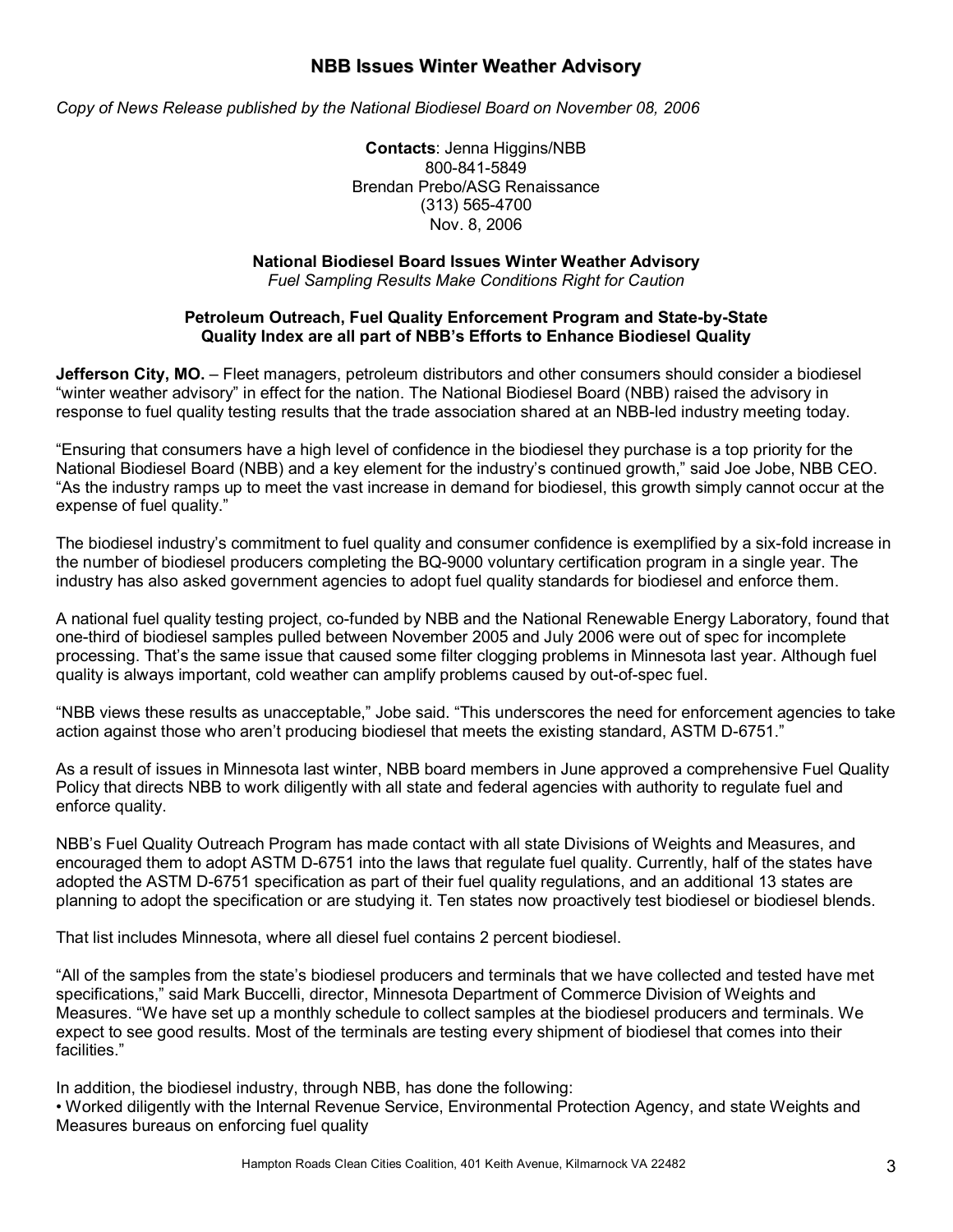• Issued a bulletin to fuel suppliers advising them to take samples of fuel, ensure a certificate of analysis for every batch, and take other precautions

• Developed an online Fuel Quality Enforcement Guide [www.biodiesel.org/resources/fuelqualityguide] that provides guidance on actions for anyone who has concerns that a company might not be producing spec fuel • Built strong participation in BQ-9000, the industry's voluntary quality control program

This winter, NBB has the following recommendations for fleet managers and other consumers:

• Work with a reputable supplier who will stand behind the product

• Report out-of-spec biodiesel to the proper authorities, which can be found in the State Fuel Quality Index [http://www.biodiesel.org/resources/fuelqualityguide/states.aspx]

• Buy fuel from BQ-9000 accredited producers or certified marketers, a list of which is available online at www.bq-9000.org

The BQ-9000 program, launched in late 2005, requires certified and accredited companies to posses a Quality Manual and Quality Control System and employ best practices in fuel sampling, testing, blending, shipping, storage, and distribution. This helps assure quality from plant gate to consumer tank.

Last year at this time, three companies had BQ-9000 accreditation. Today there are 17 accredited producers and certified marketers, representing more than 40 percent of the biodiesel production capacity on the market. Seven more are expected to be accredited by the end of the year.

# # #

### **Recently released NREL study concludes that B20 has no net effect on NOx emissions**

NREL released a report in October 2006 titled "Effects of Biodiesel Blends on Vehicle Emissions." The objective of the study was to determine if testing entire vehicles vs. just the engines, on heavy-duty chassis dynamometer provides a better, more realistic measurement of the impact of B20 on regulated pollutant emissions. The following quote was taken from the Executive Summary:

"Based on the studies reviewed and new data reported here, there does not appear to be a discrepancy between engine and chassis testing studies for the effect of B20 on NOx emissions. Individual engines may show NOx increasing or decreasing, but on average there appears to be no net effect, or at most a very small effect on the order of ±0.5%. The small apparent increase in NOx reported for engine-testing results in EPA's 2002 review occurred because the dataset was not adequately representative of on-highway engines. In particular, nearly half of the NOx observations included in the review were for engines from a single manufacturer (DDC). Newer engine and chassis studies, which on average show no B20 effect on NOx, are not representative samples either. However, considering all of the data available, we conclude that B20 has no net impact on NOx".

To view the full report, visit: http://www.nrel.gov/vehiclesandfuels/npbf/pdfs/40554.pdf

### **Applying for Excise Tax Credits on Qualifying Alternative Fuels**

In order to apply for excise tax credits on qualifying alternative fuels, a seller or user of the alternative fuel must register with the Internal Revenue Service (IRS). IRS Form 637 is the application. To obtain the form, which was revised in October 2006 to include natural gas, visit the IRS's website: http://www.irs.gov/formspubs/index.html (click on "form and instruction number" and then scroll down the menu for Form 637).

The form identifies several classes of registrants that are designated by "activity letters," such as "M" for blenders of alternative fuels and "AL" for "alternative fuelers" who sell or use alternative fuels. M-registrants can qualify for the \$1.00 per gallon tax credit for "agri-biodiesel" made from feedstocks like soybean oil or the \$0.50 per gallon tax credit for biodiesel made from waste vegetable oil. Sellers and users of natural gas register as AL-registrants in order to qualify for the \$0.50 per gasoline gallon equivalent of CNG or LNG.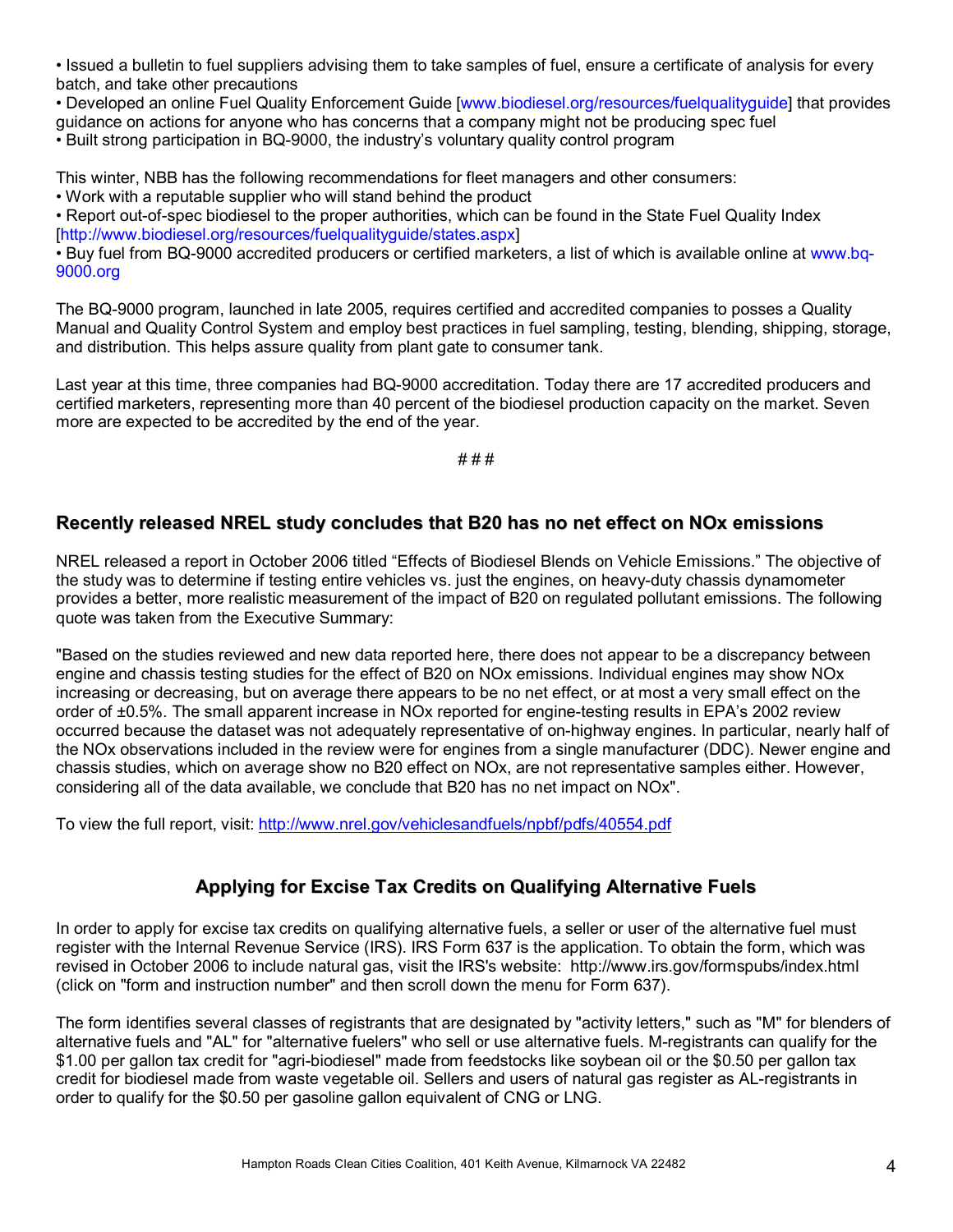## **New Yahoo! Green Car Center Reports on Top 100 Cars by Green Rating**

The Yahoo! Green Center allows visitors to browse top cars by green rating and technology. A gas mileage impact calculator, federal and state purchasing incentives page, and an alternative fuels station locator are also included on the site. However, the EERE site still provides the most accurate and up to date information on federal laws and incentives and alternative fuels station location.

You can see that most of the top greenest vehicles are hybrids: 7 of 10 are hybrids, while 2 of the top 10 are natural gas vehicles (**both are Honda Civic GX models**), and 1 is a gasoline vehicle. Honda and Toyota led the pack in the hybrid category with Honda manufacturing 3 of the top 5 greenest hybrids, and Toyota producing the other 2.

Yahooís Green Rating measures a vehicle's environmental friendliness on a scale of 1 to 100. The higher a vehicle's Green Rating, the "greener" it is and the lower its harm to both human health and the health of the planet.

The Green Rating was developed in consultation with Environmental Defense, a leading nonprofit that finds practical ways to protect the planet. The Green Rating covers all the major environmental costs of a motor vehicle, including:

- Unhealthy smog that comes from tailpipes.
- Emissions of greenhouse gases that cause global warming.
- The fuel a vehicle consumes.
- Pollution from manufacturing the vehicle and its components.

Because all vehicles -- sedans, coupes, vans, SUVs, trucks, etc. -- are rated on a single 1 to 100 scale, you can use the Green Rating to find the most environmentally friendly vehicle that meets your needs. For example, a 3-point gain in Green Rating between SUVs that score 40 and 43, cuts pollution just as much as a 3-point Green Rating gain between compact cars that score 60 and 63.

You might already look at fuel efficiency when you compare vehicles. But since the Green Rating also reflects tailpipe emissions and other factors, it simplifies the task of weighing the many aspects of a car's environmental friendliness. Some car shoppers think that they need to buy a hybrid, use an alternative fuel or buy a small car in order to buy green. While such vehicles can indeed tread more lightly on the planet, the Green Ratings can help you make a greener choice no matter what kind of car you choose.

Visit the Yahoo! Green Center to learn more: http://autos.yahoo.com/green\_centertop100/;\_vlt=ArbjGAbL8QYkUAv\_MvmRWFJxJNIF

### **JMU Wraps Up 2006 with Many Accomplishments**

James Madison University has built an impressive alternative fuels program over the years, and 2006 proved to be a fruitful one. JMU's alternative fuels and transportation efficiency related accomplishments include:

- Announcing the future implementation of E10 in all gasoline vehicles, so that EVERYTHING runs on one type of alternative fuel
- Establishing a student Chapter of the Society of Automotive Engineers
- Beginning the design and build of an SAE SuperMileage Car (single person vehicle designed to maximize fuel efficiency). JMU is hoping for the design to reach greater than 500 mpg.
- Researching aquatic species as an alternative feedstock for biofuel production. JMU has identified 2 fast growing strains, and are in the process of increasing production (and feeding them residual biomass) so they can evaluate them for oil/sugar content.
- Beginning JMUís Cellulosic Ethanol Research Program by culturing Trichoderma Reesei.
- Submitting ethanol permit applications to get proper authorization to begin distilling fuel ethanol at JMU
- Hosted an extremely successful Odyssey Day. Area students from four high schools participated in the event, and rotated to six exhibits from all areas of sustainability located across the JMU campus.
- Nearing construction completion of JMU's new AFV lab
- Speaking at numerous conferences and events across Virginia about biofuels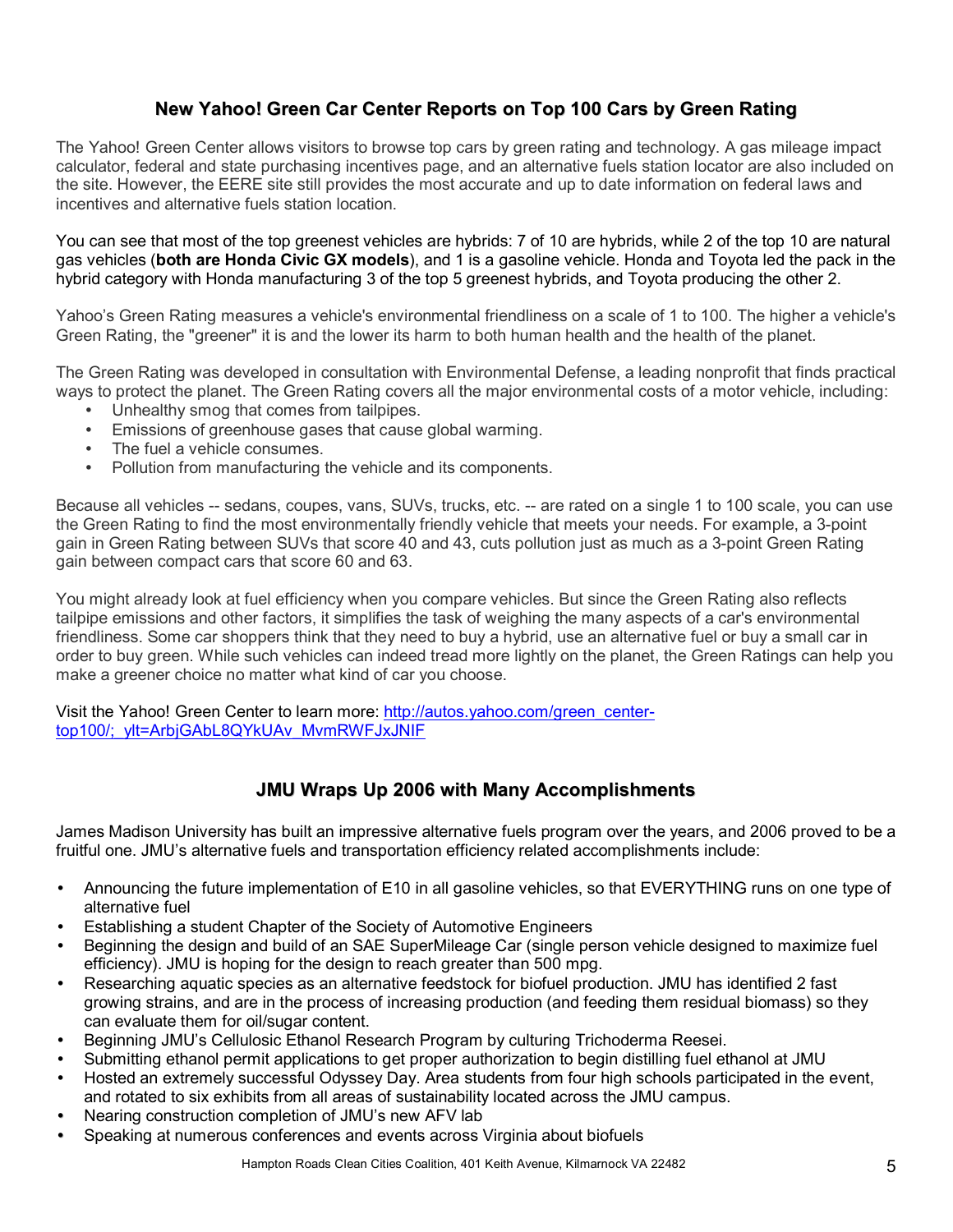### **Arlington County Receives Four CNG School Buses, Expanding Their Astounding Alternative Fuels Program**

Arlington County recently put four CNG school buses into service, and completed construction of a new CNG station. The incremental cost of the CNG option on each of the four buses was funded through the U.S. Department of Energy State Energy Program Special Projects (Clean Cities) through the Virginia Department of Mines, Minerals, and Energy, to support the procurement of compressed natural gas (CNG) school buses by Arlington County Public Schools. More to come on Arlingtonís CNG program in the next stakeholder report.

### **Charlottesville CNG Operational Update**

Installation of Charlottesvilleís FuelMaker Time-Fill CNG station (3600 psig) was completed during summer 2006, and has been fully operational. The system can accommodate up to 4 vehicles at a time, however it is currently being used only by the two Thomasbuilt CNG school buses that were received last November.

To date, no operational problems have been experienced, and bus drivers have noticed a difference in tailpipe emissions and smell as compared to the diesel buses.

*Fuel Costs and Usage: Charlottesville's fuel costs for the CNG buses averaged* \$1.52/gasoline gallon equivalent (GGE) over the summer-fall seasons. Diesel over the same period averaged \$1.75 per gallon.

The buses & refueling station were being procured as a result of a 2004 grant award to the City of Charlottesville through the US Department of Energy's State Energy Program Special Projects and the Virginia State Energy Office at the Department of Mines, Minerals, and Energy.

The City of Charlottesville takes environmental action seriously, and the acquisition of these buses is but one program headed up by the Cityís Environmental Administration Office to improve air and water quality in this beautiful city at the foothills of the Blue Ridge Mountains. Other initiatives include increased use of hybrid electric vehicles in the city fleet, certifying a brand new transit facility to green standards, actively pursuing resource conservation opportunities in city and school building through energy performance audits, replacing petroleum-powered golf carts with electric ones at municipally-owned golf courses, and investigating the use of biodiesel by the City's operations.

**Virginia Clean Cities Wants to Share its Honda GX Compressed Natural Gas Vehicle with You!**

Virginia Clean Cities just received a new 2006 Honda GX from American Honda. Honda loans the vehicle to Virginia Clean Cities for demonstration purposes. If you are interested in possibly adding compressed natural gas to your fleet, and *are a Virginia Clean Cities stakeholder*, you are eligible to borrow the GX for a negotiated period of time.

Contact Chelsea Jenkins for more information: cjenkins@hrccc.org



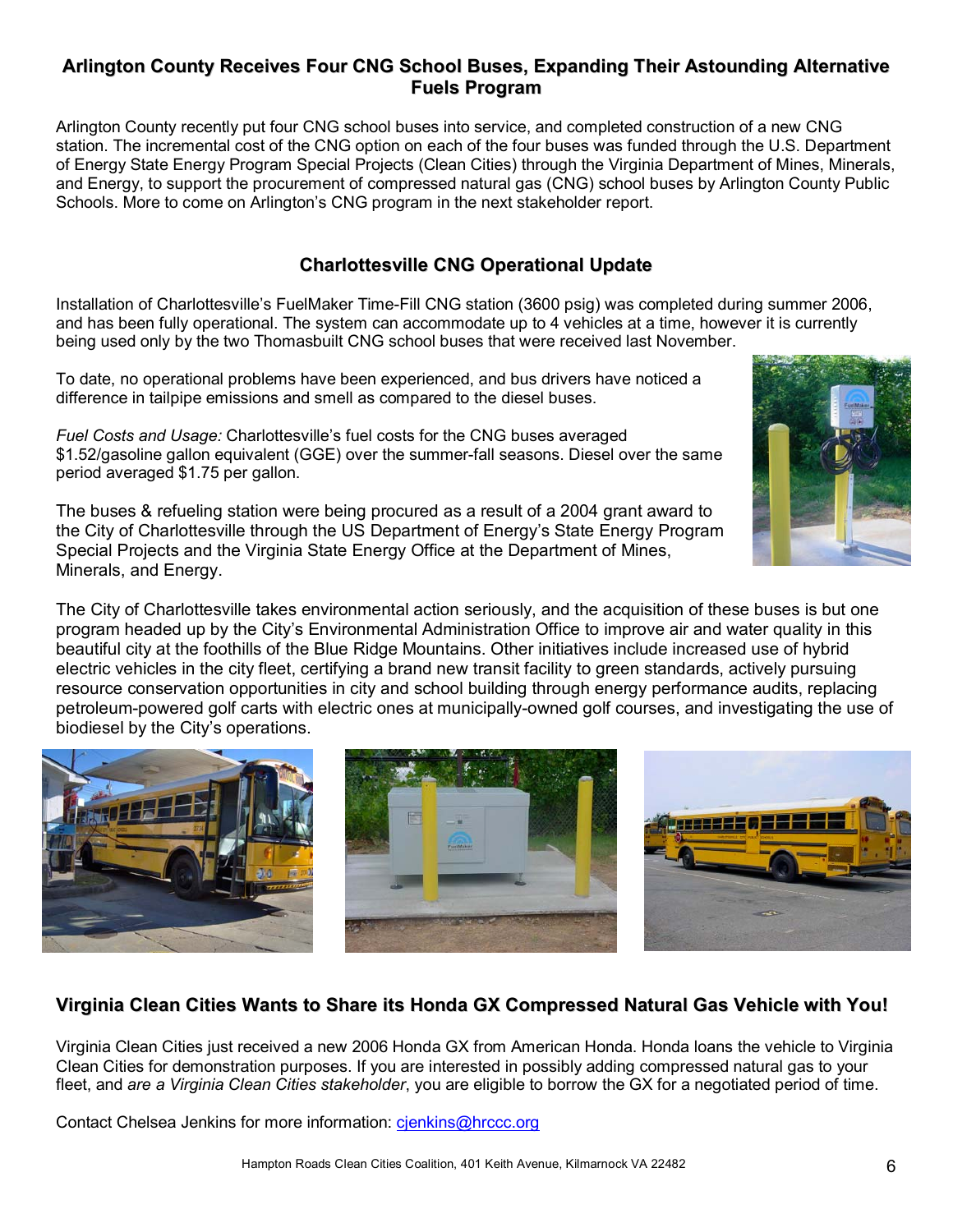Find information below about the newly designed 2006 Honda GX and the Honda, FuelMaker, and Clean Cities "Clean Connectionî promotion. If you would like to learn more about the GX, test driving, or scheduling a presentation, please contact us.



Hampton Roads Clean Cities Coalition, 401 Keith Avenue, Kilmarnock VA 22482 7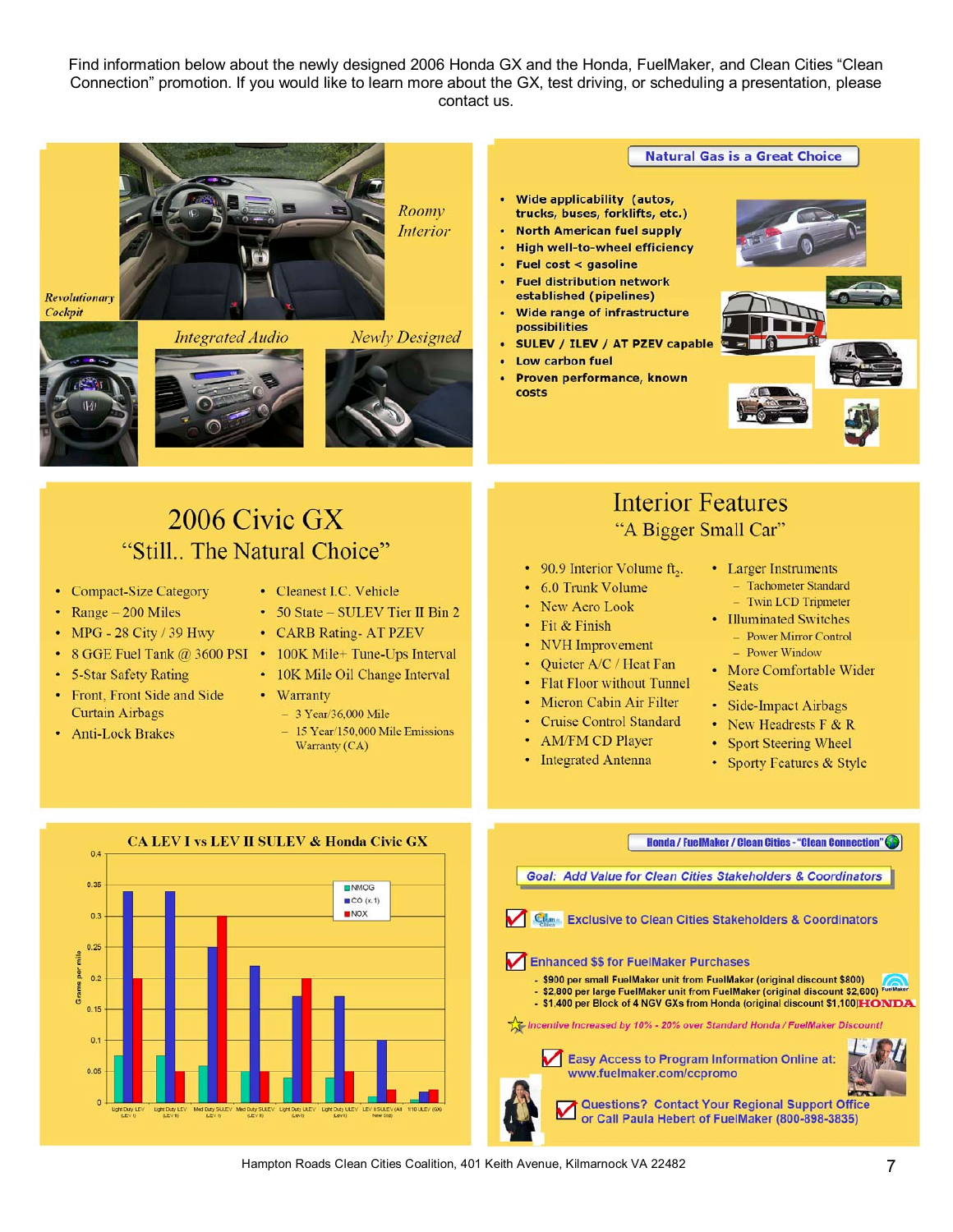### **Study by DoEís Pacific Northwest National Laboratory Finds Current Electric Capacity is Enough to ìFill Upî Plug-in Vehicles Across Much of the Nation**

*Excerpt copied from the National Plug-in Partners Hybrid Campaign Blog. Posted Thursday, December 14, 2006.* 

RICHLAND, Wash. – If all the cars and light trucks in the nation switched from oil to electrons, idle capacity in the existing electric power system could generate most of the electricity consumed by plug-in hybrid electric vehicles. A new study for the Department of Energy finds that "off-peak" electricity production and transmission capacity could fuel 84 percent of the country's 220 million vehicles if they were plug-in hybrid electrics.

Researchers at DOE's Pacific Northwest National Laboratory also evaluated the impact of plug-in hybrid electric vehicles, or PHEVs, on foreign oil imports, the environment, electric utilities and the consumer.

"This is the first review of what the impacts would be of very high market penetrations of PHEVs, said Eric Lightner, of DOE's Office of Electric Delivery and Energy Reliability."It's important to have this baseline knowledge as consumers are looking for more efficient vehicles, automakers are evaluating the market for PHEVs and battery manufacturers are working to improve battery life and performance."

Current batteries for these cars can easily store the energy for driving the national average commute - about 33 miles round trip a day, so the study presumes that drivers would charge up overnight when demand for electricity is much lower.

"Since gasoline consumption accounts for 73 percent of imported oil, it is intriguing to think of the trade and national security benefits if our vehicles switched from oil to electrons," added PNNL energy researcher Rob Pratt. "Plus, since the utilities would be selling more electricity without having to build more plants or power lines, electricity prices could go down for everyone."

Lightner noted that "the study suggests the idle capacity of the electric power grid is an underutilized national asset that could be tapped to vastly reduce our dependence on foreign oil."

The study also looked at the impact on the environment of an all-out move to PHEVs. The added electricity would come from a combination of coal-fired and natural gas-fired plants. Even with today's power plants emitting greenhouse gases, the overall levels would be reduced because the entire process of moving a car one mile is more efficient using electricity than producing gasoline and burning it in a car's engine." *more*

*PNNL is a DOE Office of Science laboratory that solves complex problems in energy, national security, the environment and life sciences by advancing the understanding of physics, chemistry, biology and computation.* 



Hampton Roads Clean Cities Coalition, 401 Keith Avenue, Kilmarnock VA 22482 **88** 8